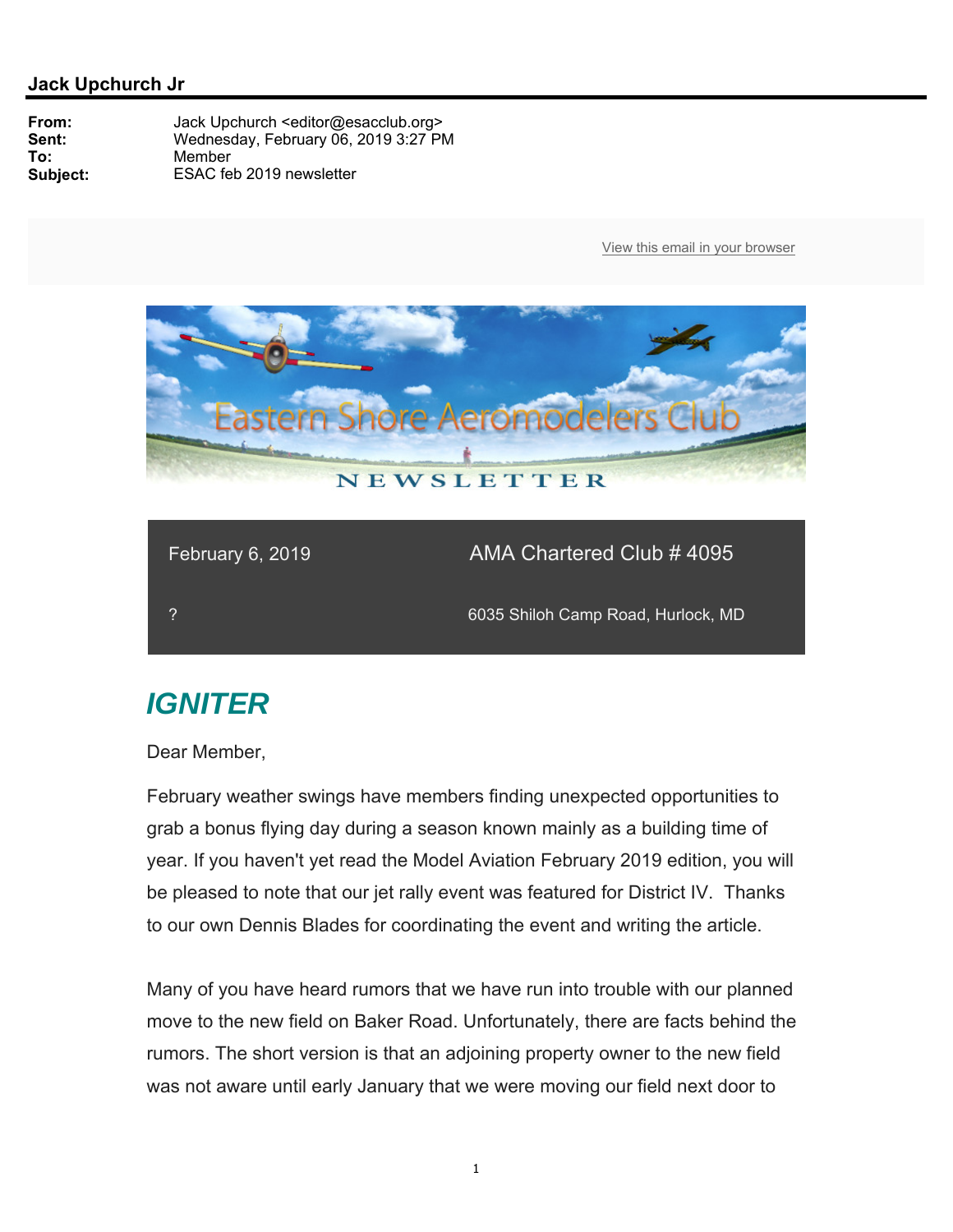her farm. Our new landlord and I met with her mid January to hear her concerns and describe what our club needs and how we operate. She asked us to fly one of the larger airplanes from the new field so that she could see for herself what it amounted to. The following week, before we had weather suitable for the flight demonstration, a certified letter from her attorney arrived demanding that we cease and desist making flying noises in her neighborhood as well as denying permission for us to trespass on her farm should we experience a mishap. After consulting with the club Board, we decided that our longstanding commitment to being good neighbors would not fit in a neighborhood where neighbors call lawyers before seeing for themselves if we could co-exist and trying to work out a compromise. Our new landlord is willing to honor our signed lease as well as being gracious enough to allow us to break the lease and find another site. Our current landlord is willing to rent month to month which allows us to continue until solar panel construction begins. The overlap of reasonable accommodating landlords gives us opportunity to carry on our club activities while selecting a new site for our field. To be honest, I am frustrated, disappointed and exhausted from the effort of managing normal club business as well as the details of coordinating a field move/construction project which was settled and now back up in the air with 4 months wasted time, effort and grass seed money. That said, there is always opportunity if you can keep looking for it even when things go wrong.

Board Members have been struggling with the reality of our situation and looking for a 'new - new place' to fly as well as our individual feelings that come from facing the unknown. We have found what I believe is a suitable new field about 8 miles from the current field. It will require us to rearrange our current field layout, but it comes with a supportive landlord, no neighbors to worry about, no airports closer than 7 miles and the field is already planted with grass so we haven't lost 5 months of growing season. Jack Rosemere, Skip, Tim, Duane, and Matt have all seen the field and are helping with layout options.

There is a zero chance of finding a new field which is identical to our current

2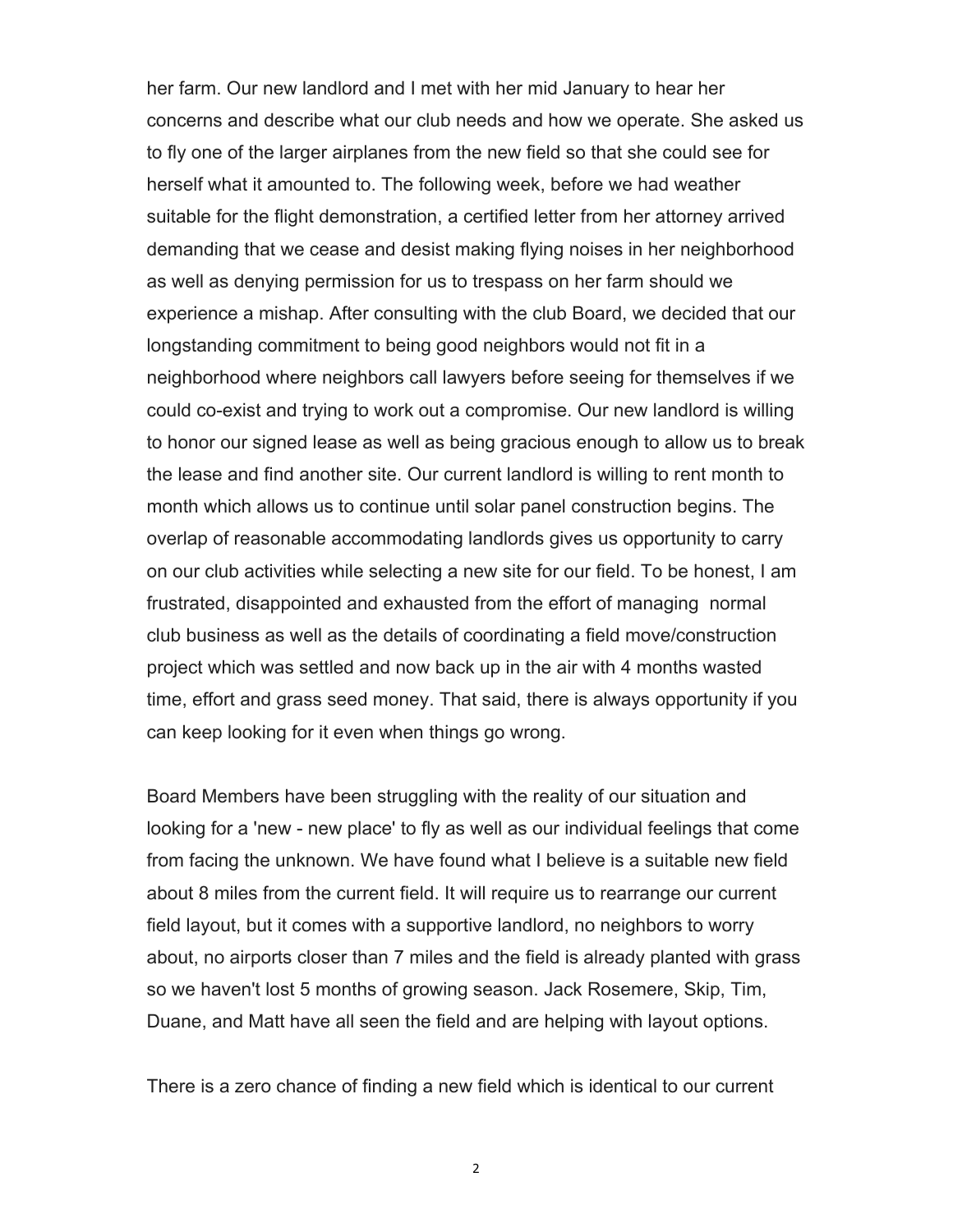field in every way. (If nothing else, the GPS coordinates will be different) What that means is that we are looking for a site that meets club needs for space to fly RC and control line; will accommodate our annual events; comes with a supportive landlord and happy neighbors; and is more than 5 miles from any full scale airport. What our club field requirements are: is a site that is about 5 acres, with dimensions of 350'x650' more or less. The dimensions don't have to be exact, but this is a rectangle that we can duplicate our current setup inside of. The elephant in the room is the cost to the club. We will likely have some extra cost this year coming from costs for materials as well as renting a place to fly while the grass grows in and safety fences get installed at another rented field. Make no mistake about it- we have had as close to perfection as we can get with a club member landlord who charged us just enough to cover the taxes. Now we have to offer enough to a landlord to make it an economic advantage to have us there. If you have a friend who likes you enough to give us the perfect field at a bargain price, we need his phone number. Then we need to pick our best option and sign a new lease. It looks like we could remain at our current field through the summer- no guarantees, but that probably means that our scheduled events can happen as scheduled where we are, or depending on where we go and how the grass fills in there, we could move mid year.

I am asking members to look around and provide me with contact information of any sites that come with willing land owners ASAP. Your Officers will explore these options and we can discuss this further at the next club meeting a week from today.

See you soon,

Jack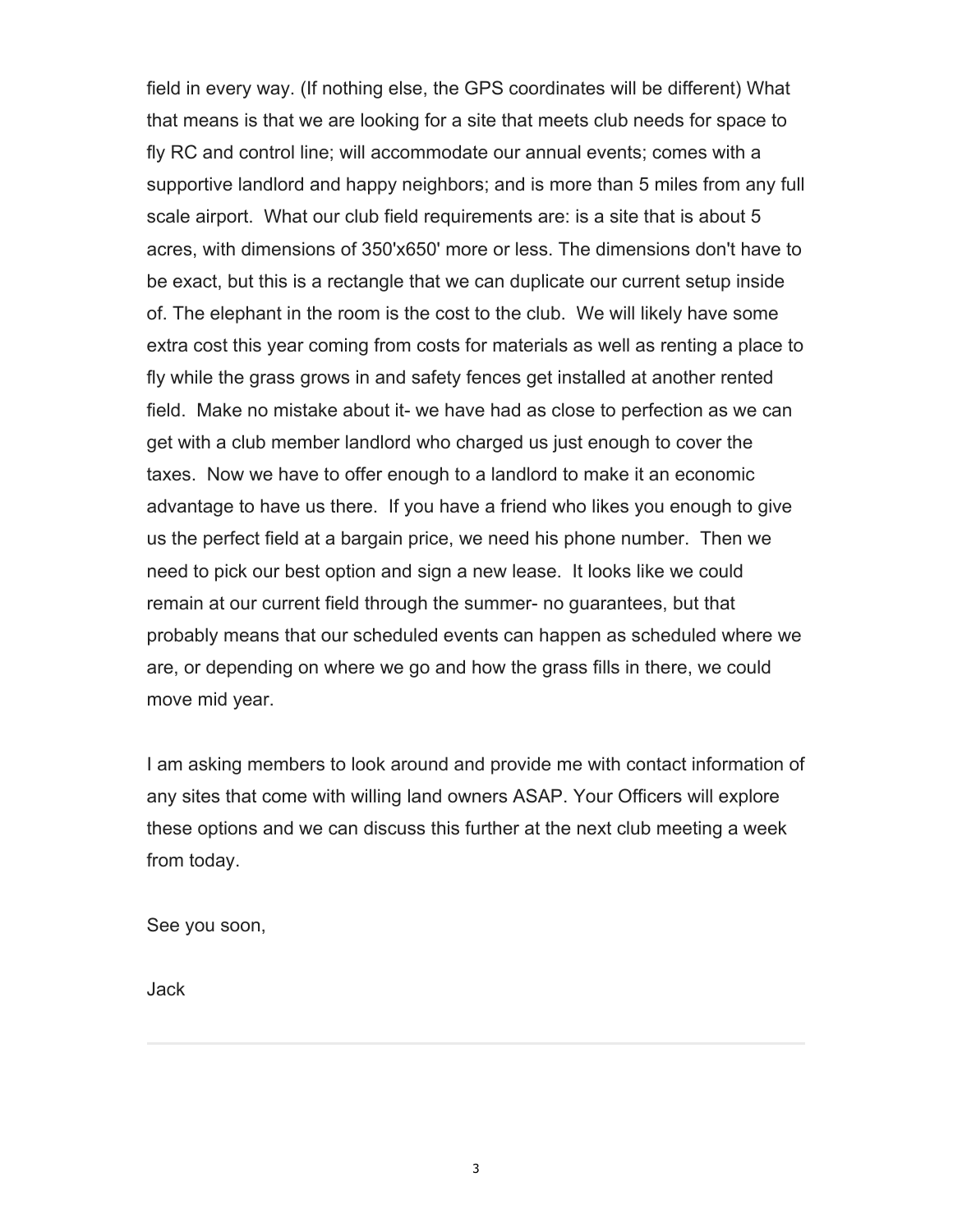### A Meeting was called to order on . . .

January 9, 2019 at the Train Station at 7pm with 11 members present. The Treasurer reported \$1,841.95 in checking and \$2,009.27 in savings. We have 28 paid up members.

A reminder to renewing members that a discount for early renewals is offered through January 31 each year. Members wishing to pay full price can wait until February and pay \$125. The club appreciates your financial contribution.

The members were notified that somebody broke into the shed where the lawnmower is stored and they took some tools, the non working weed eater, and a gas can full of gas. The mower has been moved to Skips place for winter maintenance and safety. Skip was able to repair the door and lock the building.

There was an update on the Baker Road field with nothing much to report. Grass is growing in and elevation readings taken to see if drainage can be improved.

Event schedule is becoming finalized with sanctioning being conducted. AMA needs GPS locations for the new field if we plan to hold the events there.

Jack Rosemere produced a birthday cake and shared it with members present. Thanks Jack.

The meeting was called to a close at 7:27.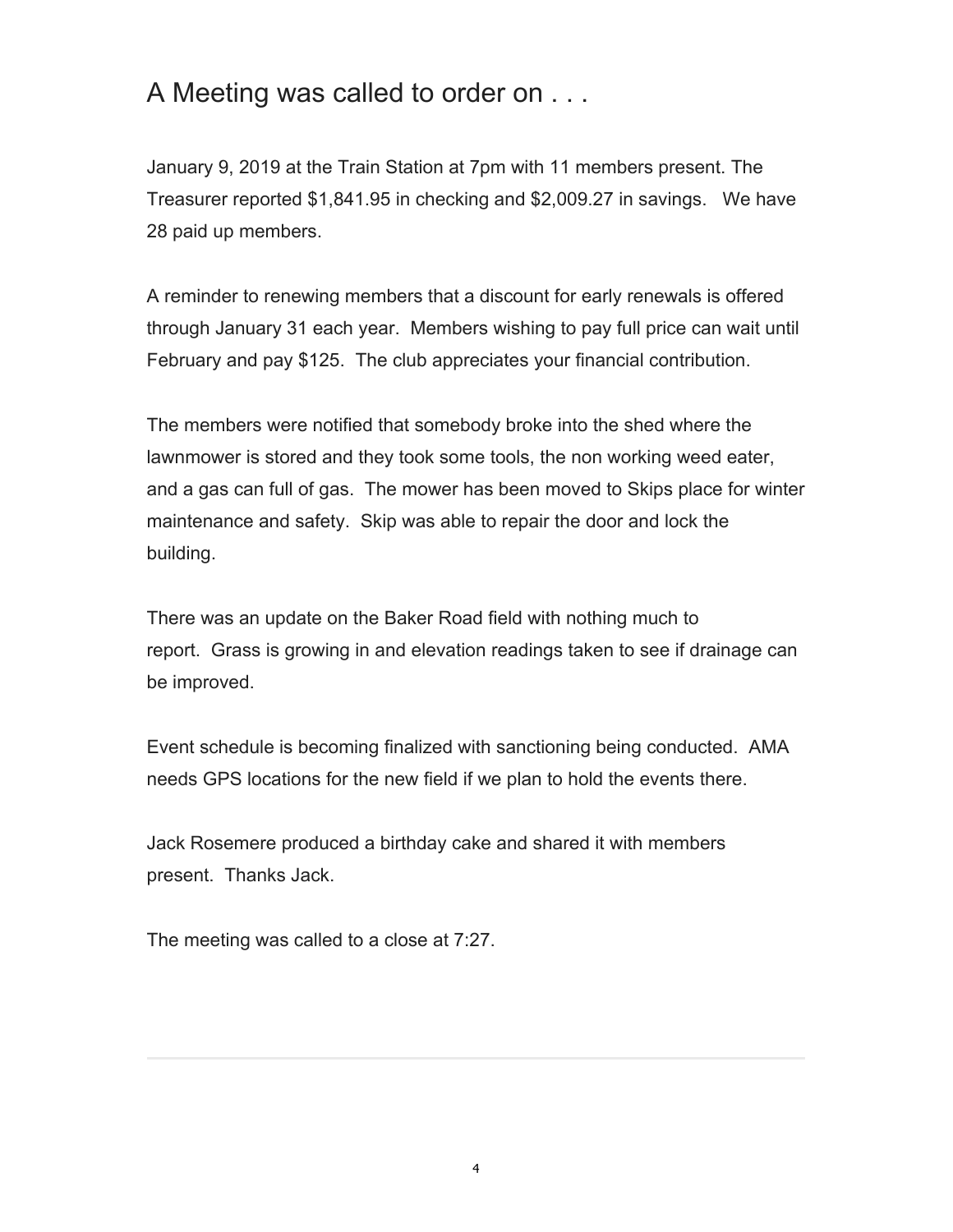## **The Official 2019 Club Calendar- Check the website for more up to the minute schedule changes.**

- January 9 Club meeting at the Train Station 7pm
- February 13 Club meeting at the Train Station 7pm
- March 13 Club meeting at the Train Station 7pm
- April 10 Club meeting at the Train Station 7pm
- April 27 Jet Rally
- May 8 Club meeting at the Train Station 7pm
- June 12 Club meeting at the Field 7pm
- June ?? IMAC Competition
- July 10 Club meeting at the Field 7pm
- August 10-11 Jim Coll Control Line Stunt Contest
- August 14 Club meeting at the Field 7pm
- August ?? IMAC **Competition**
- September 11 Club meeting at the Field 7pm
- October 9 Club meeting at the Train Station 7pm
- November 13 Club meeting at the Train Station 7pm
- December 11 Christmas Party Meeting 7pm — at the Train Station - potluck

|                          | Happy Birthday to You |  |
|--------------------------|-----------------------|--|
| <b>Support Our Local</b> | ٠                     |  |
| <b>Hobby Shops</b>       |                       |  |
|                          | Warren Avis           |  |
| <b>Hobby Stop</b>        |                       |  |
| 22762 Sussex Hwy         | Duane Lundahl         |  |
| Seaford, DE              |                       |  |
| 302-629-3944             | Doug Young            |  |
|                          |                       |  |

**Hobby Town of** 



**Links** 

AMA Website

AMA - District IV